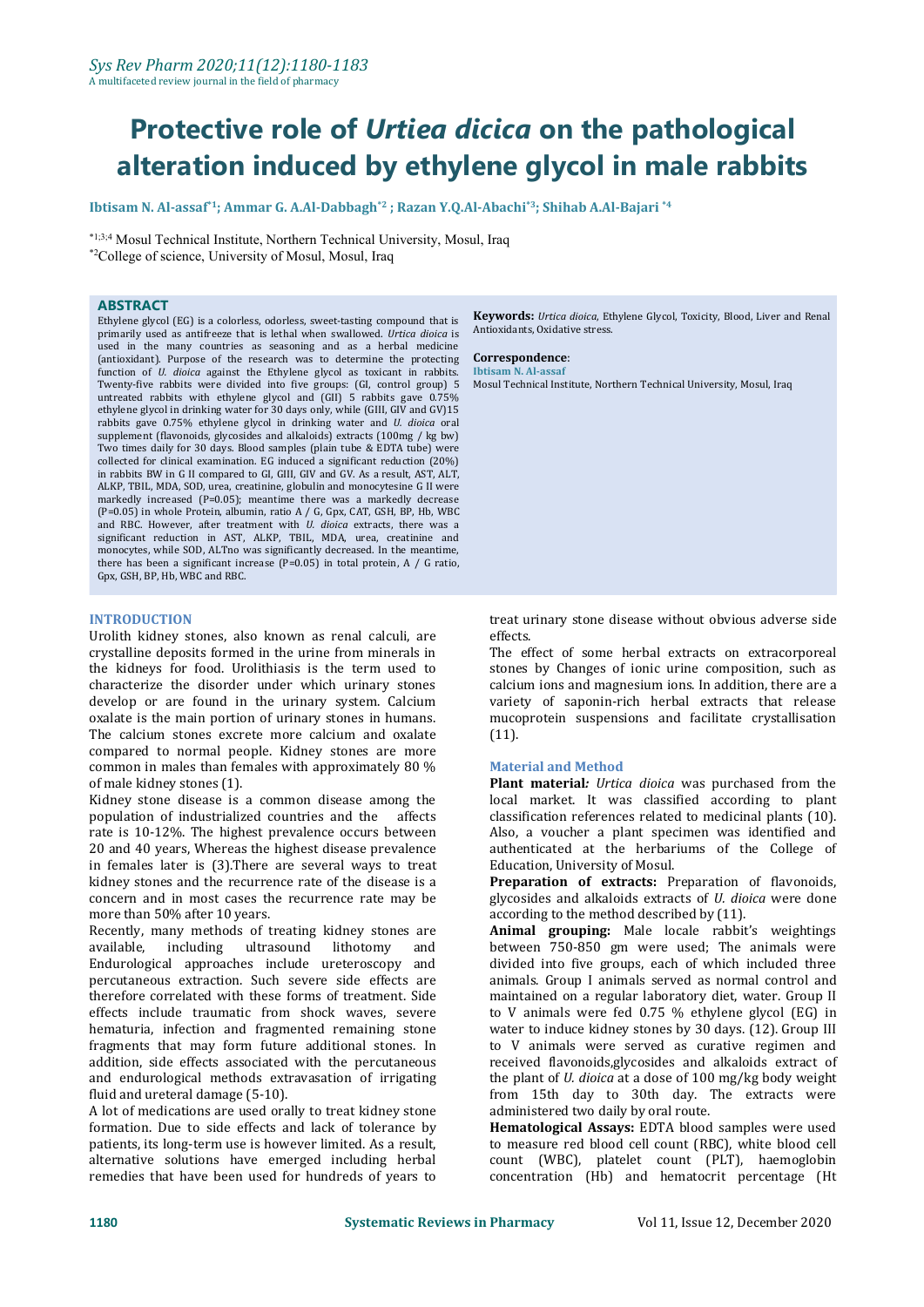## Protective role of Urtiea dicica on the pathological alteration induced by ethylene glycol in male rabbits

percent) using an automated haematology analysis

**Liver and Kidney function tests:** Serum was taken from each blood sample for spectrophotometric gamma glutamyltransferase (GGT) (13), aspartate transaminase (AST) and alanine transaminase (ALT) (14), alkaline phosphatase (ALP) (15), total bilirubin (TBIL) (16), total protein & albumin (17). The globulin and albumin / globulin ratios, the urea, were calculated. (18) and creatinine (19).

#### creatinine (19). **Estimation Lipid peroxidation and antioxidant enzyme in serum.**

Estimation of malondialdehyde (MDA) levels using the Thiobarbituric acid reaction method. Thiobarbituric acid (TBARS) in the serum was estimated by the method of (20)& estimating the GSH by the method of (21).Antioxidant enzyme activities (CAT, SOD andGPx), the activities were assayed by the methods of (22,23) and (24) respectively.

#### **Findings**

The toxicant EG in (G II) resulted in 20% rabbit (1/5) fatalities rate in rabbits over the study period. However, when extracts of nettles (glycosides, flavonoids and alkaloids) were co-administration with EG, rabbits were fully protected from the acute lethal effects of EG and no fatalities rate of rabbits was recorded in G III, IV and V. Rabbits subject to EG alone (GII) have shown markedly liver, kidney destruction as demonstrated by significant elevation  $(P=0.05)$  in serum activity of ALT, AST, ALK PH, TBIL, creatinine, urea, total protein and calculated globulin levels. In the meantime, there was a significant decrease (P=0.05) in albumin and A  $/$  G ratio compared to the control GI and the treated group (GIII GIV & GV)

**Table1:** Alteration in liver and kidney function tests of the ethylene glycol group and treated ethylene glycol and extracts group as compared to control.

| Parameters              | Control          | EG group            | EG group<br>with<br>flavonoid | EG<br>with<br>group<br>glycoside | EG group with<br>alkaloids |
|-------------------------|------------------|---------------------|-------------------------------|----------------------------------|----------------------------|
| AST (U/L)               | $30.13 \pm 0.41$ | $61.33 \pm 0.32*$   | 35.95±1.57                    | 27.95±1.37                       | 28.25±1.47                 |
| $ALT$ (U/L)             | $35.66 \pm 1.2$  | $52.19 \pm 2.02*$   | $43.22 \pm 1.76*$             | $43.32 \pm 1.56^*$               | $49.62 \pm 1.16$ *         |
| $GGT$ (U/L)             | 100±4.3          | $210±11.5*$         | $154\pm3.9*$                  | $147+4.8*$                       | $109 \pm 5.6*$             |
| ALKP (U/L)              | $31.81 \pm 0.78$ | $67.11 \pm 1.13*$   | $35.73 \pm 1.91$              | $45.73 \pm 1.19$                 | $39.13 \pm 1.00$           |
| $TBIL$ (mg/dL)          | $87.23 \pm 1.51$ | $195.61 \pm 2.45^*$ | $95.17 \pm 4.32$              | $92.57 \pm 3.01$                 | 121.57±2.12                |
| urea(mg/dl)             | 18.95±0.805      | 38.17±1.02*         | $21.61 \pm 0.119$             | 31.55±2.325 *                    | $30.01 \pm 1.14*$          |
| $c$ reatinine $(mg/dl)$ | $2.283 \pm 0.08$ | $4.133 \pm 0.16^*$  | $2.13 \pm 0.13$               | $4.33 \pm 0.20$ *                | $2.113 \pm 0.29$           |
| Total<br>Protein        | $10.72 \pm 0.03$ | $12.46 \pm 0.11*$   | $11.89 \pm 0.11$              | $12.11 \pm 0.10$                 | $10.79 \pm 0.11$           |
| (g/dL)                  |                  |                     |                               |                                  |                            |
| Albumin $(g/dL)$        | $6.35 \pm 0.03$  | $5.79 \pm 0.55*$    | $7.17 \pm 0.61$               | $7.77 \pm 0.42$                  | $6.47 \pm 0.42$            |
| Globalin (g/dL)         | $3.57 \pm 0.05$  | $4.44\pm0.23*$      | $4.54 \pm 0.12*$              | $4.44\pm0.12*$                   | $4.21 \pm 0.11^*$          |
| A/G Ratio               | $1.78 \pm 0.04$  | $1.31 \pm 0.23*$    | $1.57 \pm 0.20$               | $1.75 \pm 0.12$                  | $1.53 \pm 0.12*$           |

Blood samples were taken after 30 days of oraladministration, number of rabbits each group = 5 Values are given as mean± SD.  $*$  means P value <  $0.05$  = significant level

As shown in Table 2, there was a significant increase in the number of monocytes; while there was a reduction in: count of WBCs, RBCs, & platelets, HB percent, and hematocrit value in the blood of the EG group (GII) As shown in Table 2, there was a significant increase in an inevertheless, treatment of these EG-received rats with<br>the number of monocytes; while there was a reduction in:<br>count of WBCs, RBCs, & platelets, HB percent, and

crude extract of *Urtica dioica* (GIII, GIV, GV) significantly reversed these findings.

| Table 2: Alteration in hematological tests of ethylene glycol group and treated ethylene glycol and extracts group as |  |
|-----------------------------------------------------------------------------------------------------------------------|--|
| compared to control.                                                                                                  |  |

| Parameters                          | Control         | EG group          | EG group with<br>flavonoid | EG group with<br>glycoside | EG group with<br>alkaloids |
|-------------------------------------|-----------------|-------------------|----------------------------|----------------------------|----------------------------|
| Monocytes                           | $0.20 \pm 0.11$ | $0.49 \pm 0.17*$  | $0.27 \pm 0.02*$           | $0.31 \pm 0.12*$           | $0.41 \pm 0.01*$           |
| White blood cells count<br>(103/4L) | $6.01 \pm 0.33$ | $2.41 \pm 0.11^*$ | $5.65 \pm 0.20$            | $4.76 \pm 0.2$             | $5.79 \pm 0.2$             |
| Red blood cells count<br>(103/ uL)  | $6.42 \pm 1.2$  | $3.34\pm0.56*$    | $5.67 \pm 1.1$             | $5.11 \pm 1.1$             | $6.29 \pm 1.3$             |
| Platelets<br>Blood<br>(103/4L)      | $155 + 15$      | $75 \pm 8.3*$     | 118±11                     | $130 \pm 14$               | $121 \pm 14$               |
| Hb concentration $(g/dL)$           | $14.1 \pm 1.1$  | $5.5 \pm 1.11*$   | $12.1 \pm 2.2$             | $12.1 \pm 2.1$             | $12.1 \pm 1.1$             |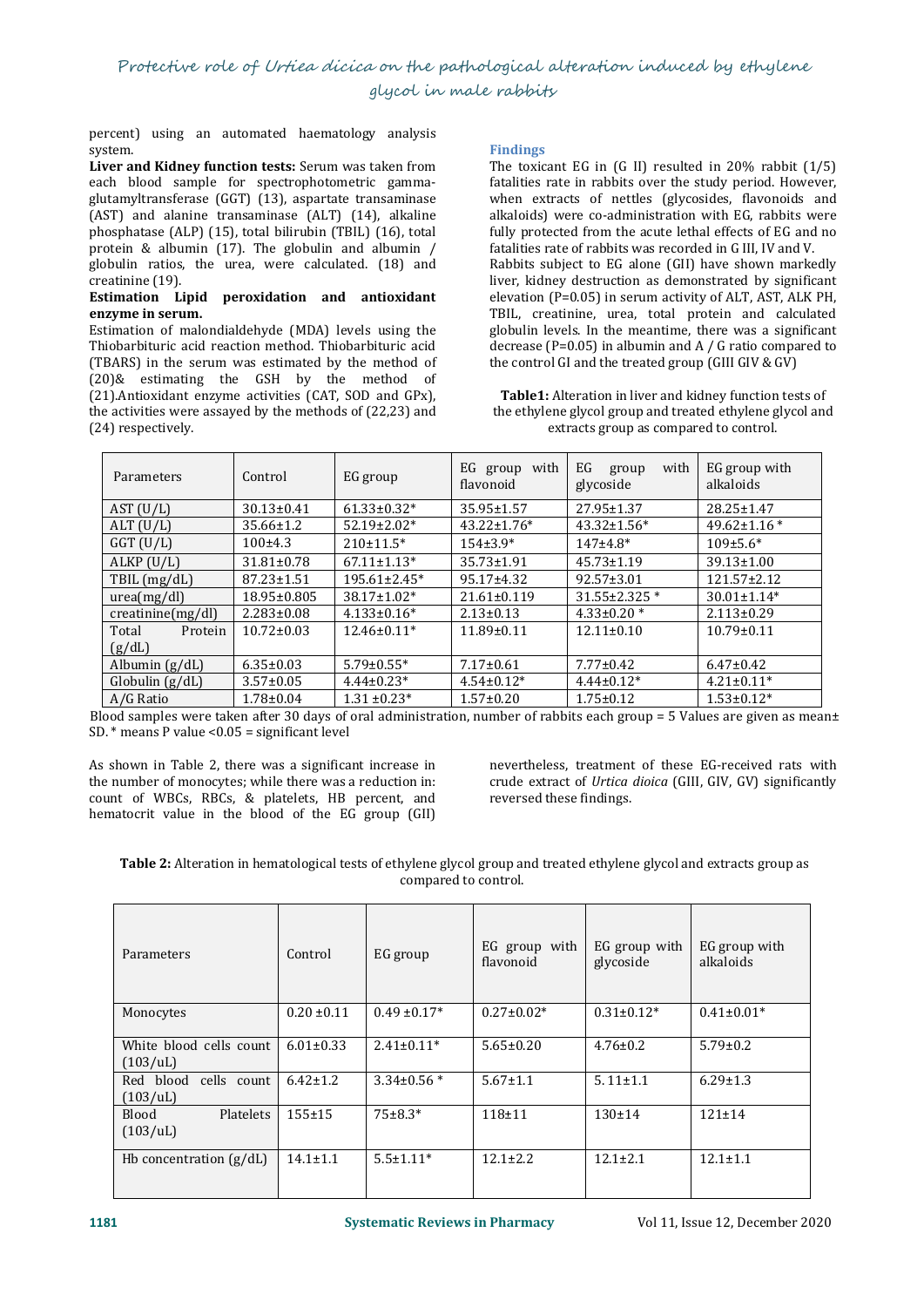## Protective role of Urtiea dicica on the pathological alteration induced by ethylene glycol in male rabbits

| Hematocrit value (%)           | $40.7 \pm 2.2$      |            | $30.23 \pm 2.1$ | $28.71 \pm$                                               |
|--------------------------------|---------------------|------------|-----------------|-----------------------------------------------------------|
| od<br>taken<br>samples<br>were | 30<br>after<br>davs | oral<br>0Ť |                 | result showed a significantly elevate in GSH level in the |

Blood samples were taken after 30 days of oral administration in EDTA tube, number of rabbits each  $\gamma$ group = 5 Values are given as mean $\pm$  SD,  $*$  means P value <0.05 = significant level

Table 3 Demonstrates that the rates of lipid peroxidation indicated by TBARS were markedly higher in the EG serum group compared to normal subjects. Also, the

result showed a significantly elevate in GSH level in the serum of rabbits. Further, the activity of SOD, CAT and GP<sub>x</sub> were significantly lower than the normal subjects were treatment of EG group with *Urtica dioica* significantly elevated the antioxidant defense activity compared with that before treatment.

**Table 3:** Changes in serum lipid peroxidation and enzymatic antioxidants of ethylene glycol group and treated ethylene glycol and extracts group as compared to control.

| Parameters           | Control         | EG group         | with<br>EG<br>group<br>flavonoid | with<br>EG<br>group<br>glycoside | EG group with<br>alkaloids |
|----------------------|-----------------|------------------|----------------------------------|----------------------------------|----------------------------|
| $MDA$ ( $\mu$ mol/L) | $0.42 \pm 0.02$ | $0.89 \pm 0.02*$ | $0.55 \pm 0.03$                  | $0.67 \pm 0.03*$                 | $0.48 \pm 0.02$            |
| $GSH$ ( $\mu$ mol/L) | $75 \pm 3.21$   | $47\pm2.1*$      | 78±3.2                           | $61\pm3.9$                       | $65\pm2.3$                 |
| CAT (U/ML)           | $0.17 \pm 0.01$ | $0.110\pm0.01*$  | $0.137 \pm 0.02*$                | $0.129 \pm 0.02$                 | $0.146 \pm 0.02$           |
| GPX (U/ML)           | $5.82 \pm 0.21$ | $3.11 \pm 0.32*$ | $5.65 \pm 0.12$                  | $5.63 \pm 0.49$                  | $5.88 \pm 0.39$            |
| <b>SOD</b>           | $2.22 \pm 0.2$  | $1.43 \pm 0.2^*$ | $1.97 \pm 0.12$                  | $2.00 \pm 0.13*$                 | $1.76 \pm 0.11*$           |

Blood samples were taken after 30 days of oraladministration, number of rabbits each group = 5 Values are given as mean $\pm$  SD.  $*$  means P value <0.05 = significant level

#### **Discussion**

We designed the study to investigate the influence of the Nettles extracts (flavonoids, glycosides and alkalis) on EG development on Dose intoxication and related life threatening. Intriguingly, our data have shown that the concomitant utilization of the Nettles had a role without the acute lethal effect of EG toxicity and protected rabbits and kidneys from the damaging effects of toxic EG overdose.

Various biochemical parameters recorded a significant increase in serum rabbits of the second group of ethylene glycol pressurized on the normal group and the treatment of Nettles extracts, in this study, assigned to evaluate the toxicant effects of EG exposed on rabbits Livers, kidneys and possible protective roles of nettles. EG utilization resulted in a weight loss and several rabbits were killed.

The effect of Nettles antioxidants against induced hepatic chemical toxicity has been approved with a previous study (25). Abnormalities in EG liver function parameters have been identified in the current study and other studies have shown a steady rise in ALT, AST, GGT and protein concentrations. In line with the following results: Gunathilake, et al.2014 (26) Who found ginger a great role as an antioxidant and prevention of tissue toxicity. Among the results we reached in this study were hematological results, while there was a noticeable decrease in the number of white blood cells, red blood cells, and platelets in rabbit blood by increasing the overdose of ethylene glycol. This was also related with considerable reductions in overall hemoglobin and hematocrit, which were also associated with a rise in the number of monocytes. It was in agreement with Starek, et al. 2012. (27)

Nevertheless, the treatment of these rabbits with nettle extracts significantly reduces these hematotoxic effects of ethylene glycols as Samira demonstrated, 2013 (28). In accordance with the findings, a study of the same truth was recorded in mice and researchers found that a lot of

chemicals such as liberating ethylene glycol in an overdose of Some of the toxic components that have strong DNA destruction effects on the bone marrow DNA and thus lower all the components of blood as well as The reactive oxygen species ( ROS) play a crucial role in the development of the disease (29).

Materials that can reduce ROS production, such as nettle, may slow down or stop it development of the disease. The same was also recorded in a recent Iranian study in mice, and researchers found that taking an ethylene glycol overdose resulted in the production of any of the toxic agents that have strong destruction effects on the kidneys. Interestingly, this harmful effect has disappeared in rats treated *Allium Jesdianum* (30).

In agreement with these results: Huang et al. 2002 (31); oxidative harmful as reflected by increased amounts of oxidative marker damage due to higher MDA and decreased activity of antioxidant enzymes such as SOD. GPx, CAT and GSH in serum and also deterioration of renal function as noticed in rabbits due to calculi. While treatment with nettle extracts due to the low level of MDA and increased the function of antioxidant enzymes and the level of GSH suggests that it is protected against oxidative stress and causes tissue damage.

#### **REFERENCES**

- 1. Robertson WG, Peacock M, Heyburn PJ, Marshall DH and Clark PB: Risk factors in calcium stone disease of the urinary tract. Br J Urol 50: 449-454, 1978.
- 2. Buttterwick V and Khan SR: Herbal medicines in the management of urolithiasis: alternative or management of urolithiasis: alternative complimentary. Planta Med 75:1095-1103, 2009.
- 3. Pak CY: Citrate and renal calculi. Miner Electrolyte Metab 13: 257-266, 1987.
- 4. Gürocak S and Küpeli B: Consumption of historical and current phytotherapeutic agents for urolithiasis: a critical review. J Urol 176: 450-455, 2006.